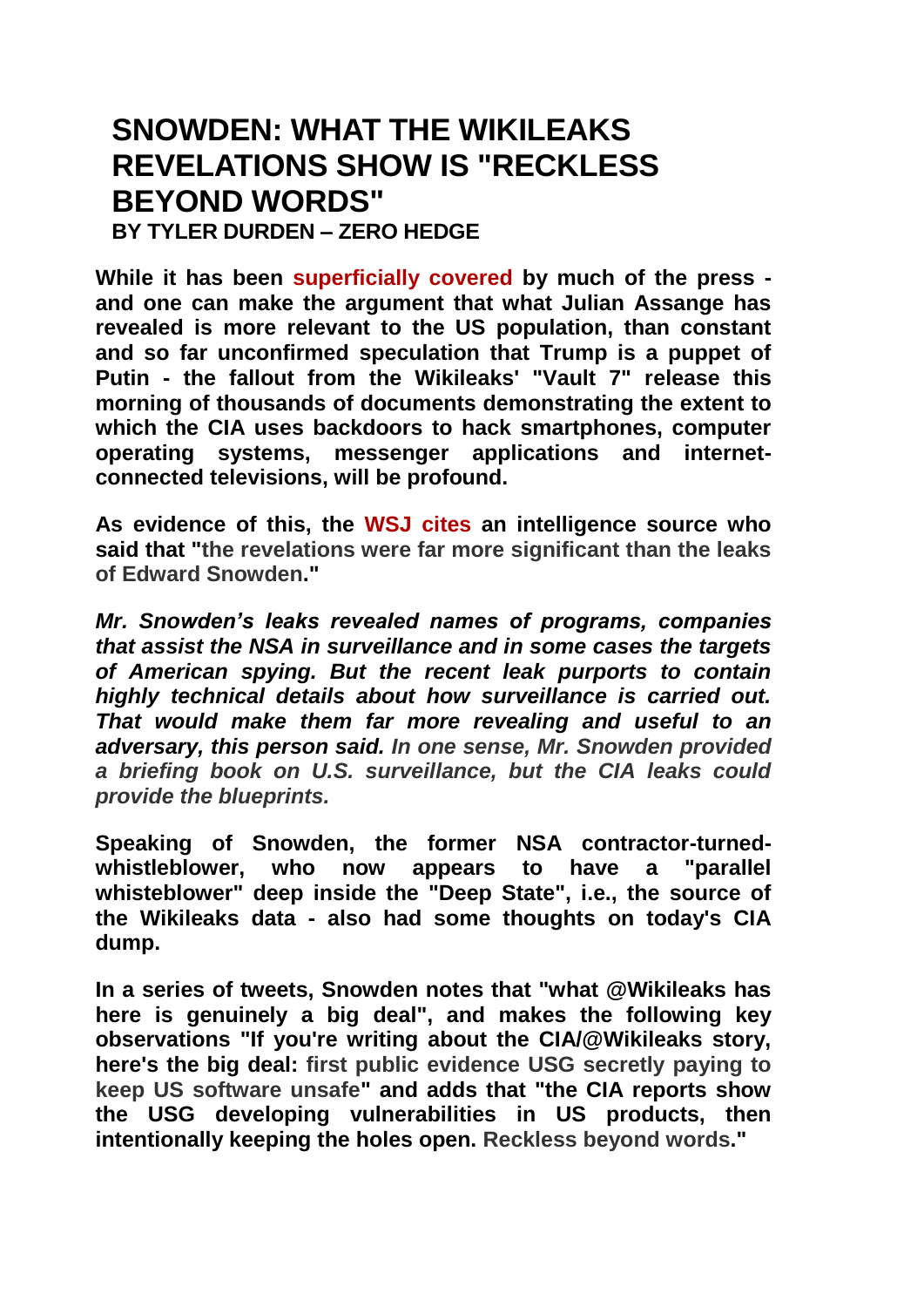**He then asks rhetorically "Why is this dangerous?" and explains "Because until closed, any hacker can use the security hole the CIA left open to break into any iPhone in the world."**

**His conclusion, one which many of the so-called conspiratorial bent would say was well-known long ago: "Evidence mounts showing CIA & FBI knew about catastrophic weaknesses in the most-used smartphones in America, but kept them open -- to spy."**

**To which the increasingly prevalent response has become: "obviously."**



PSA: This incorrectly implies CIA hacked these apps / encryption. But the docs show iOS/Android are what got hacked - a much bigger problem. [https://twitter.com/wikileaks/status/839120909625606152](https://t.co/Bw9AkBpOdt) …



Still working through the publication, but what [@Wikileaks](https://twitter.com/wikileaks) has here is genuinely a big deal. Looks authentic.

12:53 AM - [8 Mar 2017](https://twitter.com/Snowden/status/839157182872576000)



What makes this look real? Program & office names, such as the JQJ (IOC) crypt series, are real. Only a cleared insider could know them.

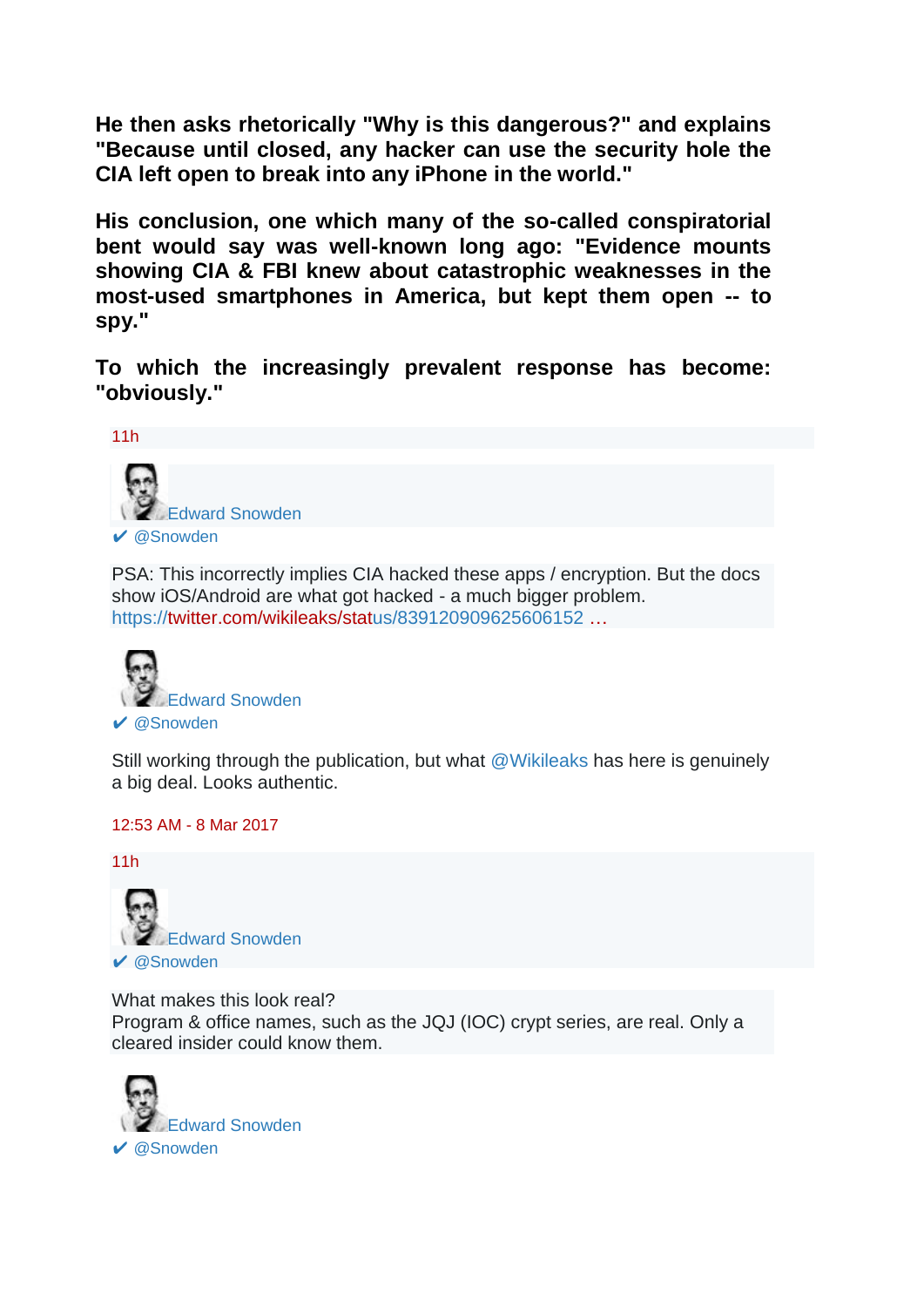If you're writing about the CIA[/@Wikileaks](https://twitter.com/wikileaks) story, here's the big deal: first public evidence USG secretly paying to keep US software unsafe. [pic.twitter.com/kYi0NC2mOp](https://t.co/kYi0NC2mOp)

### 1:37 AM - [8 Mar 2017](https://twitter.com/Snowden/status/839168025517522944)

## **iOS Exploits Data**

| Name             | Type          | <b>Access</b><br>Granted            | Born<br>Date &<br>iOS<br>Version | <b>Modification</b> Death<br>Date | Date | Found by                                                                            | <b>Description</b>                                  |
|------------------|---------------|-------------------------------------|----------------------------------|-----------------------------------|------|-------------------------------------------------------------------------------------|-----------------------------------------------------|
| <b>Archon</b>    | technique     | Remote<br>Architecture<br>Detection |                                  |                                   |      | (came with<br>purchase)                                                             | <b>Critical vulnerability</b><br>in U.S. devices    |
| <b>Dyonedo</b>   | macho-parsing | Codesign<br>Defeat                  |                                  |                                   |      | JDW - GCHO                                                                          | given to foreign<br>government know                 |
| <b>Earth/Eve</b> |               | Remote<br>Exploit                   |                                  |                                   |      | Purchased by NSA<br>Shared with CIA<br>Ported by GCHQ                               | to spy on journalists<br>and human rights<br>groups |
| Elderpiggy       |               | Sandbox<br>Escape                   |                                  |                                   |      | Peppermint (NSA<br><b>TOTALISM</b><br>VR Contract)<br>Implemented by<br>GCHQ at JDW |                                                     |

[11h](https://twitter.com/Snowden/status/839168025517522944)



If you're writing about the CIA[/@Wikileaks](https://twitter.com/wikileaks) story, here's the big deal: first public evidence USG secretly paying to keep US software unsafe. [pic.twitter.com/kYi0NC2mOp](https://t.co/kYi0NC2mOp)



The CIA reports show the USG developing vulnerabilities in US products, then intentionally keeping the holes open. Reckless beyond words.

#### 1:49 AM - [8 Mar 2017](https://twitter.com/Snowden/status/839171129331830784)